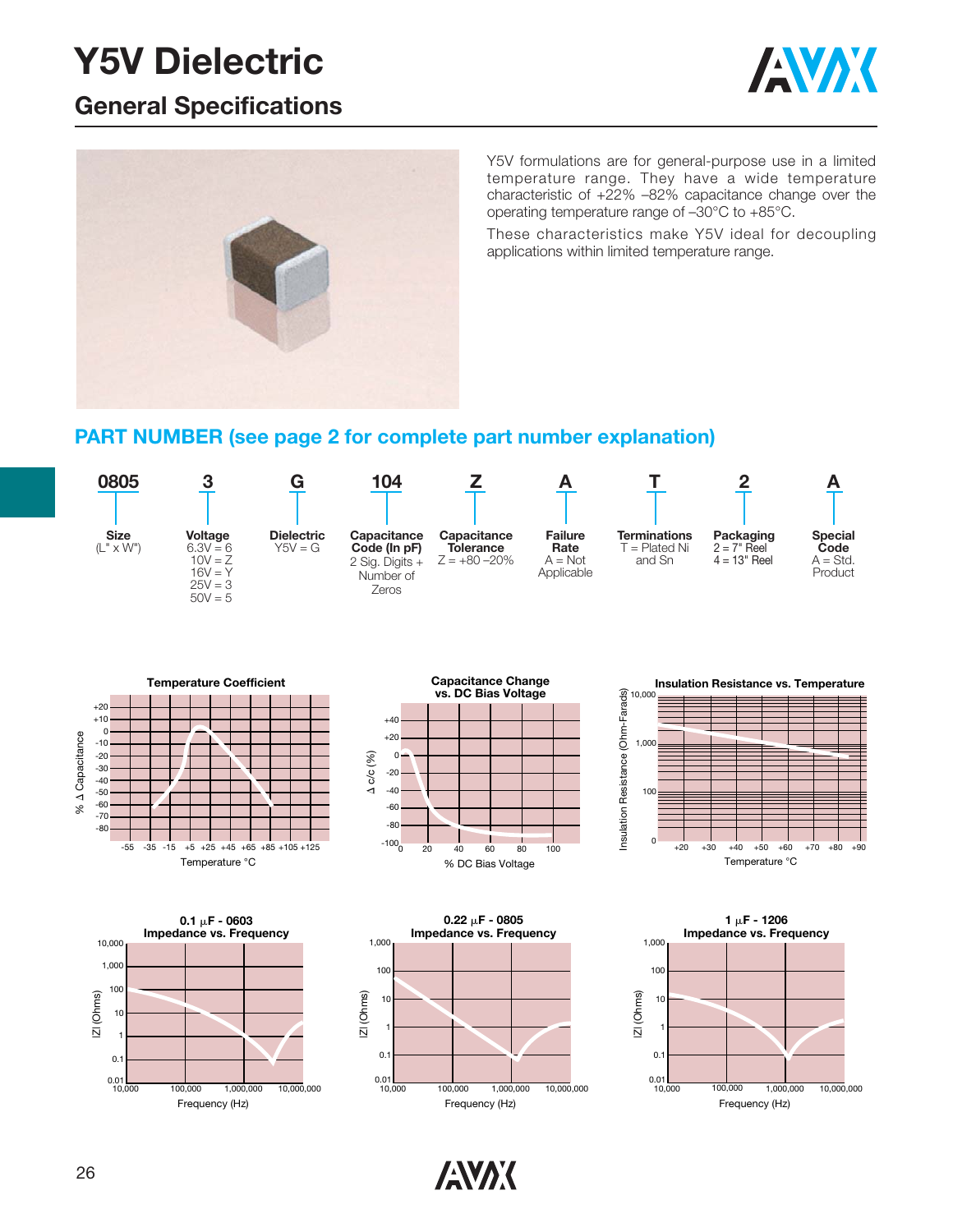# **Y5V Dielectric**



## **Specifications and Test Methods**

|                                            | <b>Parameter/Test</b>              | <b>Y5V Specification Limits</b>                  | <b>Measuring Conditions</b>                                                                        |                           |  |  |  |  |  |  |  |
|--------------------------------------------|------------------------------------|--------------------------------------------------|----------------------------------------------------------------------------------------------------|---------------------------|--|--|--|--|--|--|--|
|                                            | <b>Operating Temperature Range</b> | $-30^{\circ}$ C to $+85^{\circ}$ C               |                                                                                                    | Temperature Cycle Chamber |  |  |  |  |  |  |  |
|                                            | <b>Capacitance</b>                 | Within specified tolerance                       |                                                                                                    |                           |  |  |  |  |  |  |  |
|                                            |                                    | $\leq 5.0\%$ for $\geq 50$ V DC rating           | Freq.: 1.0 kHz $\pm$ 10%<br>Voltage: $1.0Vrms \pm .2V$<br>For Cap > 10 µF, 0.5Vrms @ 120Hz         |                           |  |  |  |  |  |  |  |
|                                            | <b>Dissipation Factor</b>          | $\leq$ 7.0% for 25V DC rating                    |                                                                                                    |                           |  |  |  |  |  |  |  |
|                                            |                                    | $\leq$ 9.0% for 16V DC rating                    |                                                                                                    |                           |  |  |  |  |  |  |  |
|                                            |                                    | $\leq$ 12.5% for $\leq$ 10V DC rating            |                                                                                                    |                           |  |  |  |  |  |  |  |
|                                            | <b>Insulation Resistance</b>       | 10,000M $\Omega$ or 500M $\Omega$ - $\mu$ F,     | Charge device with rated voltage for<br>$120 \pm 5$ secs @ room temp/humidity                      |                           |  |  |  |  |  |  |  |
|                                            |                                    | whichever is less                                | Charge device with 300% of rated voltage for                                                       |                           |  |  |  |  |  |  |  |
| <b>Dielectric Strength</b>                 |                                    | No breakdown or visual defects                   | 1-5 seconds, w/charge and discharge current<br>limited to 50 mA (max)                              |                           |  |  |  |  |  |  |  |
| <b>Resistance to</b>                       | Appearance                         | No defects                                       | Deflection: 2mm<br>Test Time: 30 seconds                                                           |                           |  |  |  |  |  |  |  |
|                                            | Capacitance                        | $\leq \pm 30\%$                                  |                                                                                                    |                           |  |  |  |  |  |  |  |
|                                            | Variation                          |                                                  | $\setminus$                                                                                        | 1mm/sec                   |  |  |  |  |  |  |  |
| <b>Flexure</b>                             | <b>Dissipation</b>                 | Meets Initial Values (As Above)                  |                                                                                                    |                           |  |  |  |  |  |  |  |
| <b>Stresses</b>                            | Factor                             |                                                  |                                                                                                    |                           |  |  |  |  |  |  |  |
|                                            | Insulation                         | $\ge$ Initial Value x 0.1                        | 90 mm                                                                                              |                           |  |  |  |  |  |  |  |
|                                            | Resistance                         | $\geq$ 95% of each terminal should be covered    | Dip device in eutectic solder at $230 \pm 5^{\circ}$ C                                             |                           |  |  |  |  |  |  |  |
|                                            | <b>Solderability</b>               | with fresh solder                                | for $5.0 \pm 0.5$ seconds                                                                          |                           |  |  |  |  |  |  |  |
|                                            | Appearance                         | No defects, <25% leaching of either end terminal |                                                                                                    |                           |  |  |  |  |  |  |  |
| <b>Resistance to</b><br><b>Solder Heat</b> | Capacitance                        |                                                  |                                                                                                    |                           |  |  |  |  |  |  |  |
|                                            | Variation                          | $\leq \pm 20\%$                                  | Dip device in eutectic solder at 260°C for 60                                                      |                           |  |  |  |  |  |  |  |
|                                            | <b>Dissipation</b>                 |                                                  |                                                                                                    |                           |  |  |  |  |  |  |  |
|                                            | Factor                             | Meets Initial Values (As Above)                  | seconds. Store at room temperature for $24 \pm 2$<br>hours before measuring electrical properties. |                           |  |  |  |  |  |  |  |
|                                            | Insulation                         |                                                  |                                                                                                    |                           |  |  |  |  |  |  |  |
|                                            | Resistance                         | Meets Initial Values (As Above)                  |                                                                                                    |                           |  |  |  |  |  |  |  |
|                                            | Dielectric                         | Meets Initial Values (As Above)                  |                                                                                                    |                           |  |  |  |  |  |  |  |
|                                            | Strength                           |                                                  |                                                                                                    |                           |  |  |  |  |  |  |  |
|                                            | Appearance                         | No visual defects                                | Step 1: $-30^{\circ}C \pm 2^{\circ}$                                                               | $30 \pm 3$ minutes        |  |  |  |  |  |  |  |
|                                            | Capacitance<br>Variation           | $\leq \pm 20\%$                                  | Step 2: Room Temp                                                                                  | $\leq$ 3 minutes          |  |  |  |  |  |  |  |
|                                            | <b>Dissipation</b>                 |                                                  |                                                                                                    |                           |  |  |  |  |  |  |  |
| <b>Thermal</b>                             | Factor                             | Meets Initial Values (As Above)                  | Step 3: $+85^{\circ}C \pm 2^{\circ}$                                                               | $30 \pm 3$ minutes        |  |  |  |  |  |  |  |
| <b>Shock</b>                               | Insulation                         |                                                  |                                                                                                    |                           |  |  |  |  |  |  |  |
|                                            | Resistance                         | Meets Initial Values (As Above)                  | Step 4: Room Temp                                                                                  | $\leq$ 3 minutes          |  |  |  |  |  |  |  |
|                                            | Dielectric                         | Meets Initial Values (As Above)                  | Repeat for 5 cycles and measure after                                                              |                           |  |  |  |  |  |  |  |
|                                            | Strength                           |                                                  | 24 ±2 hours at room temperature                                                                    |                           |  |  |  |  |  |  |  |
|                                            | Appearance                         | No visual defects                                |                                                                                                    |                           |  |  |  |  |  |  |  |
|                                            | Capacitance                        | $\leq \pm 30\%$                                  | Charge device with twice rated voltage in<br>test chamber set at $85^{\circ}C \pm 2^{\circ}C$      |                           |  |  |  |  |  |  |  |
|                                            | Variation                          |                                                  |                                                                                                    | for 1000 hours (+48, -0)  |  |  |  |  |  |  |  |
| <b>Load Life</b>                           | Dissipation<br><b>Factor</b>       | $\le$ Initial Value x 1.5 (See Above)            |                                                                                                    |                           |  |  |  |  |  |  |  |
|                                            | Insulation                         |                                                  | Remove from test chamber and stabilize                                                             |                           |  |  |  |  |  |  |  |
|                                            | Resistance                         | $\ge$ Initial Value x 0.1 (See Above)            | at room temperature for $24 \pm 2$ hours                                                           |                           |  |  |  |  |  |  |  |
|                                            | Dielectric                         |                                                  | before measuring.                                                                                  |                           |  |  |  |  |  |  |  |
|                                            | Strength                           | Meets Initial Values (As Above)                  |                                                                                                    |                           |  |  |  |  |  |  |  |
|                                            | Appearance                         | No visual defects                                | Store in a test chamber set at $85^{\circ}$ C $\pm$ 2°C/                                           |                           |  |  |  |  |  |  |  |
|                                            | Capacitance                        | $\leq \pm 30\%$                                  | $85\% \pm 5\%$ relative humidity for 1000 hours                                                    |                           |  |  |  |  |  |  |  |
| Load<br><b>Humidity</b>                    | Variation                          |                                                  | (+48, -0) with rated voltage applied.                                                              |                           |  |  |  |  |  |  |  |
|                                            | Dissipation                        | $\le$ Initial Value x 1.5 (See above)            |                                                                                                    |                           |  |  |  |  |  |  |  |
|                                            | Factor<br>Insulation               |                                                  | Remove from chamber and stabilize at                                                               |                           |  |  |  |  |  |  |  |
|                                            | Resistance                         | $\geq$ Initial Value x 0.1 (See Above)           | room temperature and humidity for<br>$24 \pm 2$ hours before measuring.                            |                           |  |  |  |  |  |  |  |
|                                            | Dielectric                         |                                                  |                                                                                                    |                           |  |  |  |  |  |  |  |
|                                            | Strength                           | Meets Initial Values (As Above)                  |                                                                                                    |                           |  |  |  |  |  |  |  |
|                                            |                                    |                                                  |                                                                                                    |                           |  |  |  |  |  |  |  |